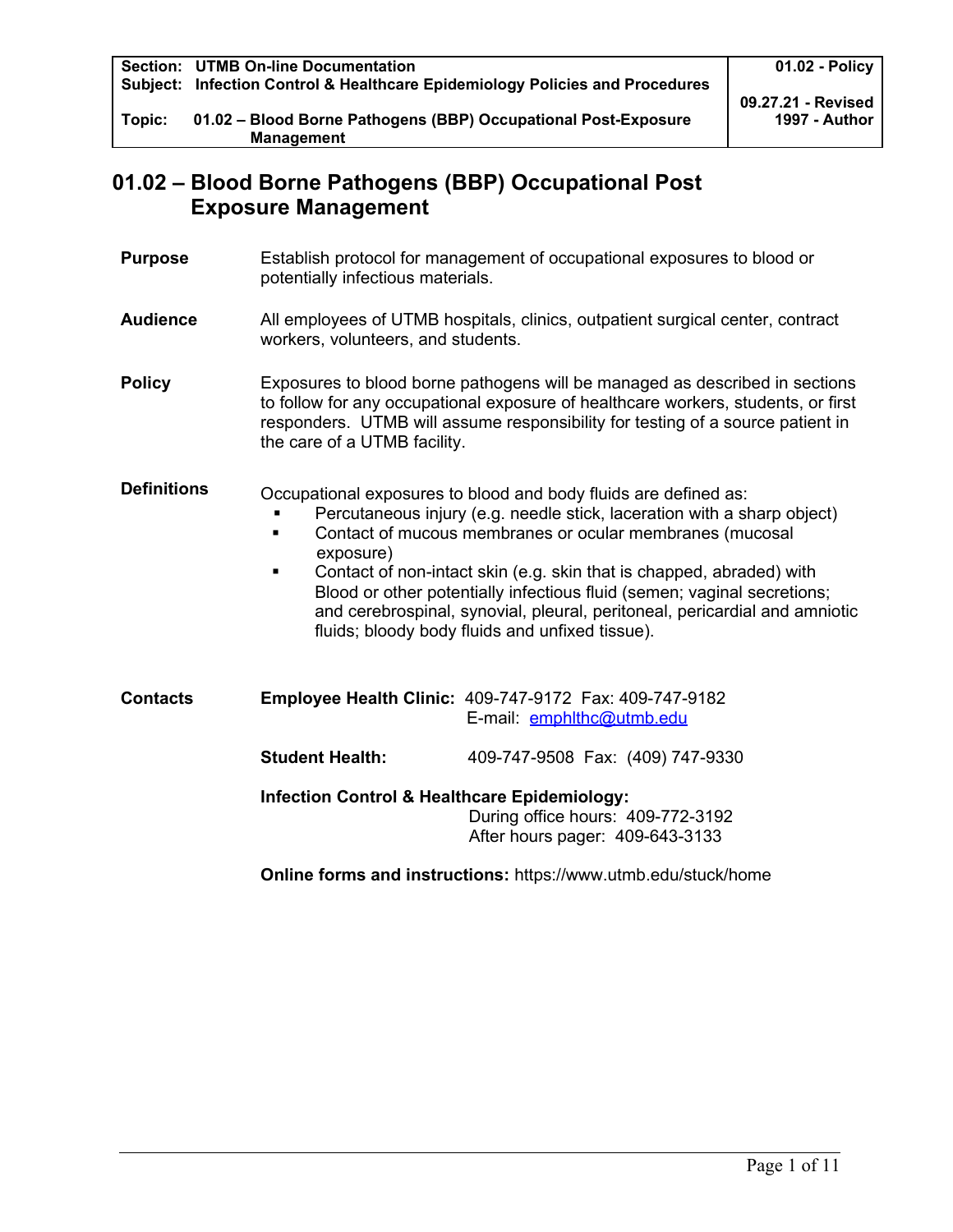|        | Section: UTMB On-line Documentation                                          | 01.02 - Policy     |
|--------|------------------------------------------------------------------------------|--------------------|
|        | Subject: Infection Control & Healthcare Epidemiology Policies and Procedures | 09.27.21 - Revised |
| Topic: | 01.02 - Blood Borne Pathogens (BBP) Occupational Post-Exposure               | 1997 - Author      |
|        | <b>Management</b>                                                            |                    |
|        |                                                                              |                    |

| <b>Procedures</b> | A. Initial care of exposed area: exposed employee will cleanse site of<br>percutaneous exposure or rinse exposed mucous membranes for per-<br>mucosal exposure before reporting the exposure.                                                                                                                                                                                                                                                                                                                                                                                                                                                                             |  |  |  |
|-------------------|---------------------------------------------------------------------------------------------------------------------------------------------------------------------------------------------------------------------------------------------------------------------------------------------------------------------------------------------------------------------------------------------------------------------------------------------------------------------------------------------------------------------------------------------------------------------------------------------------------------------------------------------------------------------------|--|--|--|
|                   | B. Reporting an exposure<br>1. Healthcare worker or student on main campus: report exposure to<br>supervisor or supervising instructor/faculty.<br>2. Employee: report exposure to supervisor, complete 'Blood Borne<br>Pathogen Exposure and Notification Form' (access at<br>https://www.utmb.edu/stuck/faculty-supervisor-checklist), and take<br>completed form at exposure evaluation (see Section D.1)<br>3. Student: complete student injury form.<br>4. Correctional employee exposed to a UTMB patient: Report<br>exposure TDCU triage nurse.<br>5. First responder/Contractor: report exposure to his/her agency's<br>supervisor and infection control officer. |  |  |  |
|                   | C. Obtaining a blood sample from source patient                                                                                                                                                                                                                                                                                                                                                                                                                                                                                                                                                                                                                           |  |  |  |
|                   | 1. The priority for testing is to secure a specimen on the source<br>patient, when known, and test the source patient for HIV, hepatitis B<br>and hepatitis C (see Section D.2).                                                                                                                                                                                                                                                                                                                                                                                                                                                                                          |  |  |  |
|                   | 2. Request charge nurse for patient's location (hospital/urgent care<br>center/clinic) to obtain verbal consent and blood sample. If patient<br>is no longer in the care of UTMB, call the lab to determine if there is<br>an adequate serum sample drawn for routine clinical care. Obtain<br>verbal consent for HIV testing when feasible. Use manual lab slips<br>(available from Employee Health and also at<br>https://www.utmb.edu/stuck/faculty-supervisor-checklist) to order<br>labs. Obtain 1 serum separator tube and label with source patient's<br>name and medical record number.                                                                           |  |  |  |
|                   | D. Exposure evaluation, counseling, and management of employee or                                                                                                                                                                                                                                                                                                                                                                                                                                                                                                                                                                                                         |  |  |  |

- student
- 1. Location:
	- a. Employee exposure: After arranging source patient testing, employee should report to the nearest UTMB ED. Employees also have the option to be evaluated by the Employee Health Clinic during office hours (9 AM-4:00 PM). Employees at remote locations may use a facility designated by Clinic management for remote locations. The completed 'Blood Borne Pathogen Exposure and Notification Form' can be faxed (409-747-9182) or scanned and emailed to the Employee Health Clinic [\(EmployeeHealth.clinic@utmb.edu\)](mailto:EmployeeHealth.clinic@utmb.edu) for follow-up on the next business day.
	- b. UTMB students:
		- 1) Exposed on a UTMB campus: report to UTMB Student Health during office hours. After hours, report to the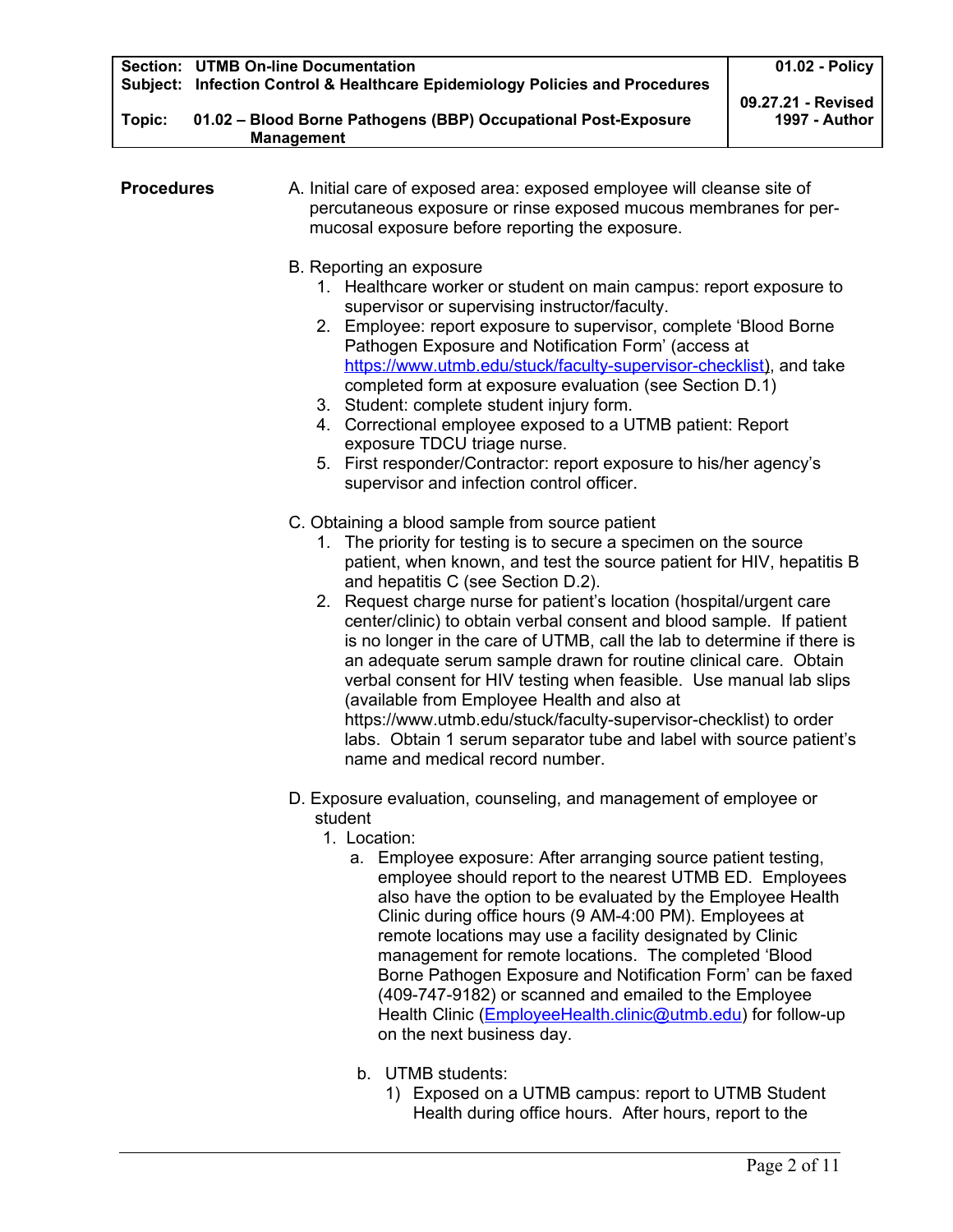|        | <b>Section: UTMB On-line Documentation</b><br>Subject: Infection Control & Healthcare Epidemiology Policies and Procedures                                                                                                                                                                                                                                                                                                                                                                                                                                                                                                                                                                                                                                                                                                                                                                                                                                                                                                                                                                                                                                                                | 01.02 - Policy                             |
|--------|-------------------------------------------------------------------------------------------------------------------------------------------------------------------------------------------------------------------------------------------------------------------------------------------------------------------------------------------------------------------------------------------------------------------------------------------------------------------------------------------------------------------------------------------------------------------------------------------------------------------------------------------------------------------------------------------------------------------------------------------------------------------------------------------------------------------------------------------------------------------------------------------------------------------------------------------------------------------------------------------------------------------------------------------------------------------------------------------------------------------------------------------------------------------------------------------|--------------------------------------------|
| Topic: | 01.02 - Blood Borne Pathogens (BBP) Occupational Post-Exposure<br><b>Management</b>                                                                                                                                                                                                                                                                                                                                                                                                                                                                                                                                                                                                                                                                                                                                                                                                                                                                                                                                                                                                                                                                                                       | 09.27.21 - Revised<br><b>1997 - Author</b> |
|        | designated UTMB emergency department.<br>2) Student at off-site rotation at facility not operated by<br>UTMB: report exposure per facility policy to assure source<br>patient testing, then report exposure to UTMB student<br>health.<br>3) School of Medicine students who are designated for<br>rotations at other institutions should follow the prearranged<br>process with the appropriate facilities per the School of<br>Medicine agreements.<br>c. Non-UTMB students:<br>1) Student-school who has contract with UTMB (Galveston<br>College): Follow UTMB student process by reporting to the<br>Student Health Clinic as above.<br>2) Student-school who does not have contract with UTMB<br>Student Health: follow process outlined by school. Inform<br>student that they should see their primary care provider for<br>any additional follow-up and treatment indicated.<br>d. Correctional care officer:<br>1) Register as a patient in the ED on the main campus for<br>initial evaluation and prophylaxis as indicated.<br>e. First responders/Contractors:<br>1) Register as a patient in the ED for initial evaluation and/or<br>to start HIV prophylaxis as indicated. |                                            |
|        | 2. Laboratory tests for source patients<br>The source patient will be tested for the following: HIV<br>antigen/antibody combo test, HBsAg, anti-Hepatitis B core antibody,<br>and HCV antibody with reflex HCV PCR if antibody positive.<br>a. Source patient testing at EDs: perform rapid HIV screening test<br>through local laboratory located at ED facility.<br>i. Rapid HIV test result is typically available within 30<br>minutes. The local laboratory will call in the HIV result,<br>either positive or negative, to ED, but ED staff may also<br>contact the laboratory for test result after 30 minutes.<br>ii. HIV prophylaxis treatment decision will be based on this<br>test result (see Section F).<br>b. Send remainder of the sample to Sample Management on the<br>Galveston main campus, CSW 7.412 (core laboratory) via<br>courier for confirmatory HIV test (if onsite rapid HIV test is<br>positive) and for hepatitis B and C.                                                                                                                                                                                                                                 |                                            |
|        | 3. Laboratory tests for exposed individual<br>a. HIV antigen/antibody combo test, HCV antibody and total anti-<br>HBc (see Section E).<br>b. In addition, HBV surface antibody should be ordered for<br>exposed individuals who have a prior history of HBV<br>immunization.<br>c. Additional laboratory tests required if exposed person is starting                                                                                                                                                                                                                                                                                                                                                                                                                                                                                                                                                                                                                                                                                                                                                                                                                                     |                                            |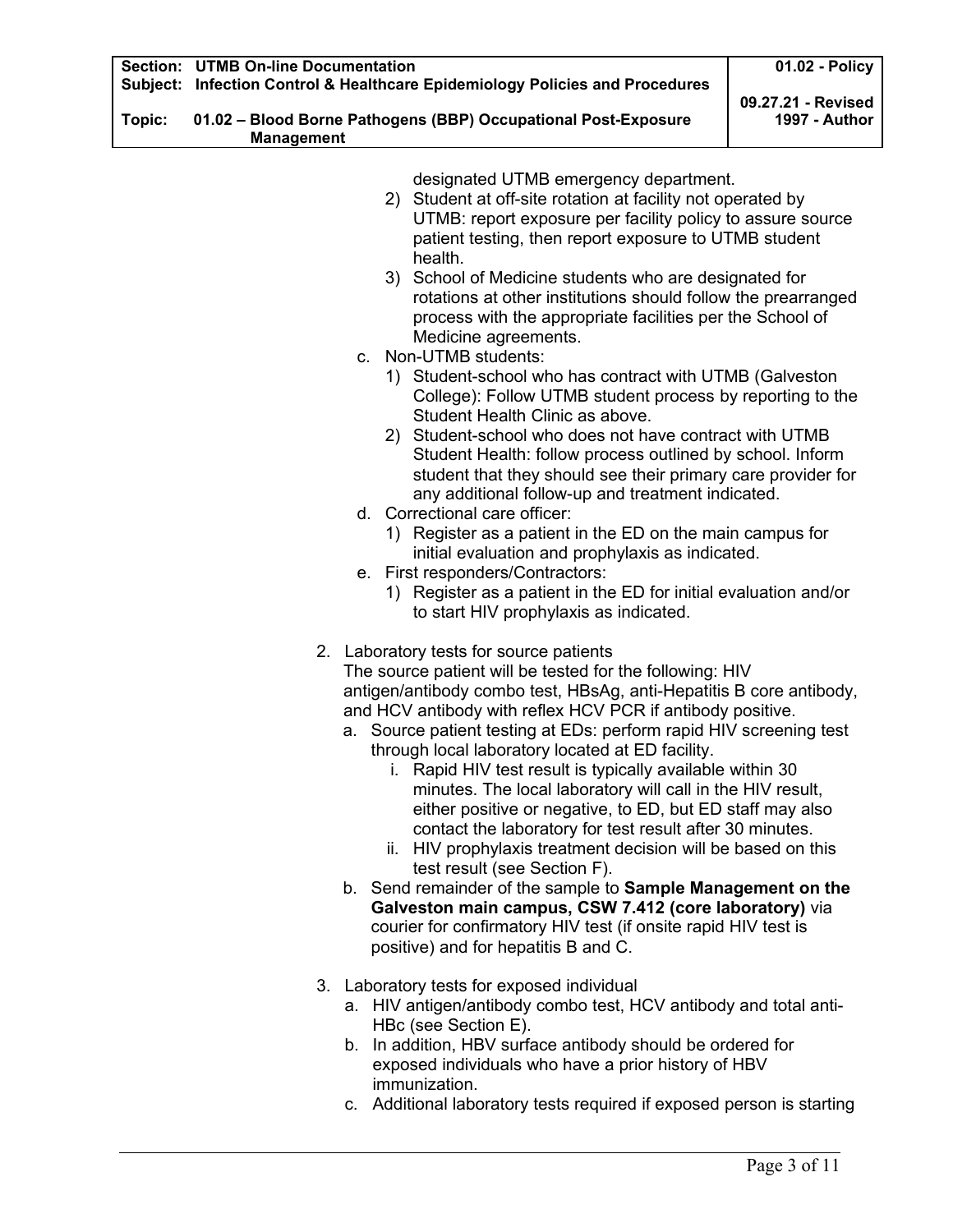| Topic: | 01.02 - Blood Borne Pathogens (BBP) Occupational Post-Exposure |  |
|--------|----------------------------------------------------------------|--|
|        | <b>Management</b>                                              |  |

prophylaxis for confirmed or possible HIV exposure – CBC (use additional lavender top tube for CBC), complete metabolic panel (CMP). Females in reproductive age must have a urine or serum pregnancy test.

- d. Reporting of initial source patient's laboratory test results: As stated item 2a above, all rapid HIV test results will be reported to the ordering clinicians within in 30 minutes. In addition, HIV and all other test results will be scanned by the Pathology Laboratory into the source patient's electronic medical record if the source is a UTMB patient. In addition, the results will be sent via fax to:
	- i. Student Health for UTMB student or student from school with UTMB Student Health contract,
	- ii. Employee Health for UTMB employees,
	- iii. Department of Infection Control & Healthcare Epidemiology (IC/HE) which will review the source patient's laboratory results for positive results for any of the following: hepatitis B surface antigen, hepatitis C antibody, or HIV antibody/antigen. In order to assure that abnormal results are addressed by the patient's physician, any positive result will be communicated to a member of the patient's healthcare team The care provider will be informed that the results will be retrievable in the patient's medical record. For first responders/contractors, the source patient's positive or negative results will be forwarded to the respective agency's safety office or occupational healthcare provider.
- 4. Review of initial laboratory results and follow up evaluation
	- a. UTMB employee: Employee Health clinicians will review the source patient and employee tests. They will provide counseling, prophylaxis (if not already initiated in ED), or vaccination as indicated, and instructions for any additional follow-up testing or assessment by a specialist (e.g. hepatologist, infectious disease physician, or obstetrician).
	- b. UTMB student or student from school with UTMB Student Health contract:
		- 1) Source patient results are reviewed by Student Health clinicians to determine need for additional prophylaxis, testing, vaccination, or treatment.
		- 2) Any follow up care will be provided either by Student Health clinicians with appropriate referrals to specialists as needed.
	- c. Non-UTMB student
		- 1) Any follow-up care will be through a healthcare provider designated by the school or the student's personal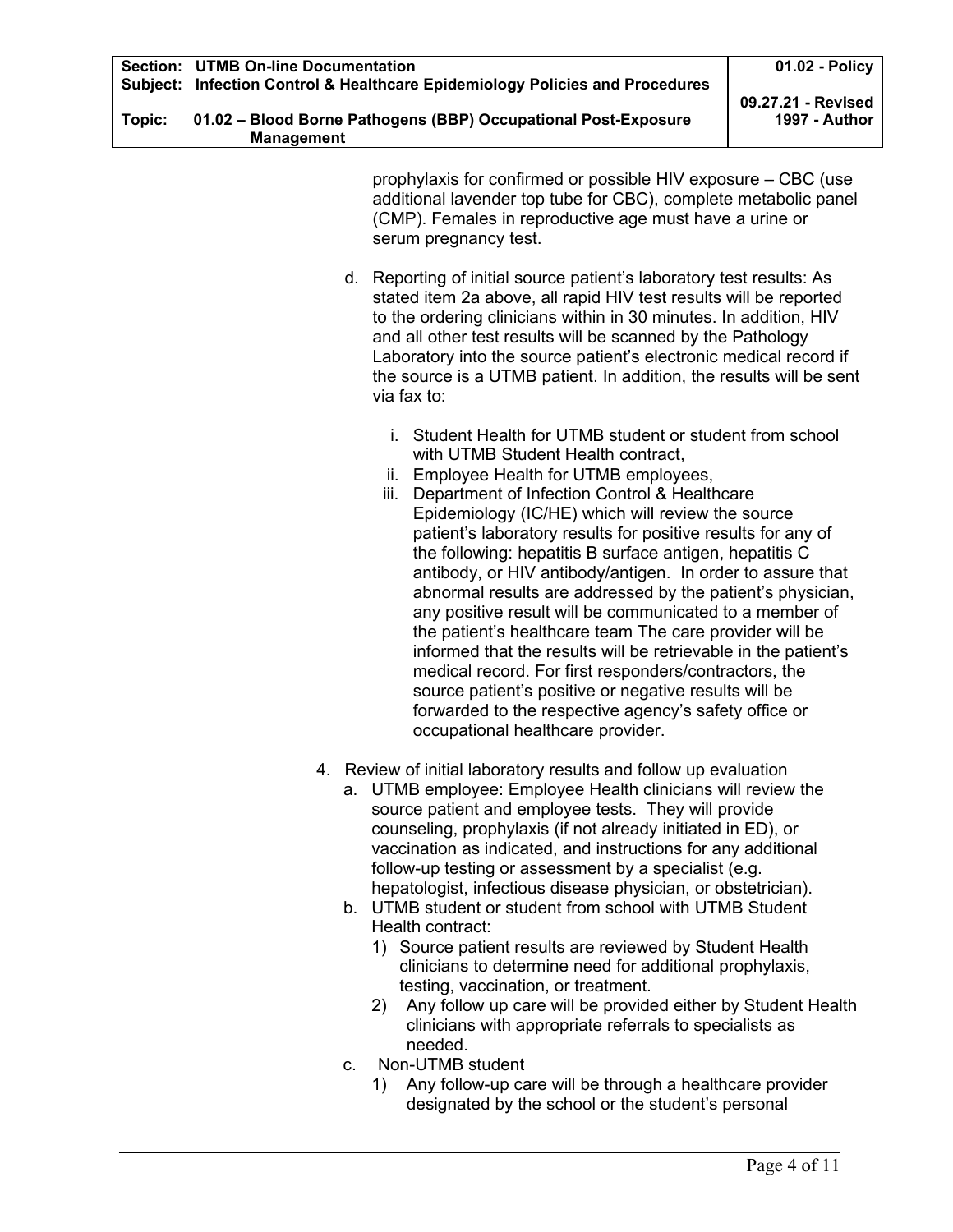healthcare provider. Report to individual designated by school and follow school policy regarding evaluation and post-exposure testing/treatment.

- 2) Source patient's results without patient identifiers are communicated to designated school official by Infection Control & Healthcare Epidemiology.
- d. Correctional care officer:
	- 1) Any follow-up care will be arranged through the TDCJ liaison.
- e. First responder/Contractor:
	- 1) Any follow-up care will be provided by the agency's designated occupational healthcare provider.
- E. General guidelines for follow-up testing of exposed employee/student: Follow-up is determined by the results of the initial lab work drawn on the source of the occupational exposure. It proceeds as follows:

Known HIV (+) source: Obtain HIV antigen/antibody test at exposure and at 6 weeks, and 4 months

Known HBV (+) source: Obtain Total anti-HBc at exposure and obtain HBsAg and Total anti-HBc at 6 months

Known HCV (+) source: Obtain HCV antibody at exposure and obtain HCV Qual RNA (PCR) at 3-6 weeks, and HCV antibody test at 4-6 months

Unknown source: Obtain HIV & HCV antibody at exposure and at 3 months and 6 months; and also obtain Total anti-HBc at exposure and HBsAg and Total anti-HBc at 6 months

Special Precautions after a known HIV(+) or high risk exposure

- Do not share a toothbrush. Gums can bleed easily, getting blood on the toothbrush.
- Do not share razors as blood may go undetected on the blade.
- Avoid pregnancy until HIV infection is ruled out (i.e. generally 6 months following exposure, but up to one year).
- Use safe sex practices-male/female latex condoms for barrier protection or abstain from sex during the follow-up period until HIV infection has been ruled out.
- Do not donate blood, plasma, organs, tissue or semen during the follow-up period.
- Seek medical evaluation for any acute illness that occurs during the follow-up period.
- F. HIV exposure prophylaxis specifics
	- 1. Post-exposure prophylaxis and testing for HIV exposure
		- a. Risk of HIV Infection The average risk of HIV infection due to all types of reported percutaneous exposures to HIV-infected blood is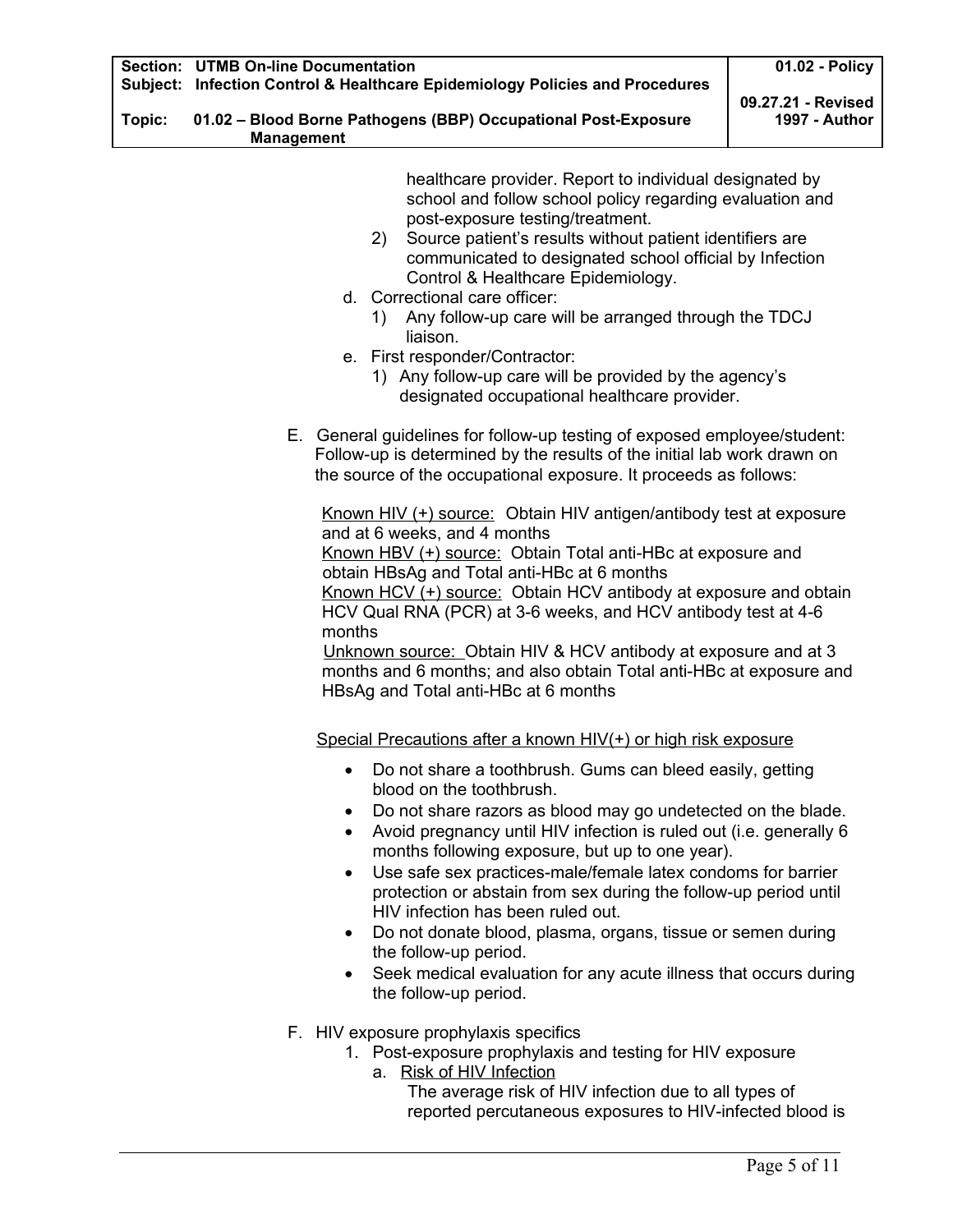| Topic: | 01.02 - Blood Borne Pathogens (BBP) Occupational Post-Exposure |  |
|--------|----------------------------------------------------------------|--|
|        | <b>Management</b>                                              |  |

0.3%. A percutaneous exposure is defined as a needle stick or laceration/puncture with a sharp object.

The risk appears to be greater than 0.3% for exposure to HIV (+) patients involving deep injury, visible blood on the device causing the injury or a device previously placed in the source patient's vein or artery.

The risk of HIV infection is considered to be much lower if the source HIV patient is on antiretroviral treatment and has undetectable HIV viral load.

- b. Prescriptions:
	- 1) Initial dose: Pharmacy has stocked several locations, including emergency departments, urgent care centers and some clinics with the initial 24-hour dose if source patient is known HIV positive, or if the source patient is unavailable for testing. In these circumstances, the first dose of prophylaxis must begin within 4 hours of exposure or as soon as possible. In other situations, where the source sample is being tested for HIV, the initial prophylaxis dose can be delayed for up to 72 hours until HIV test result is available.
	- 2) When continued prophylaxis is required, the prescription will be faxed to the Pharmacy. The Pharmacy will arrange to deliver medication to employees who do not work on the main campus via courier.
- c. Prophylaxis Regimens for Exposure to HIV: Prophylaxis will be offered to employees and students who have a percutaneous injury or contamination of mucous membranes or nonintact skin exposure to HIV during the performance of their duties. Prophylaxis in these circumstances is voluntary. The CDC says, "Because most occupational exposures to HIV do not result in infection transmission, potential toxicity must be carefully considered when prescribing post-exposure prophylaxis (PEP)"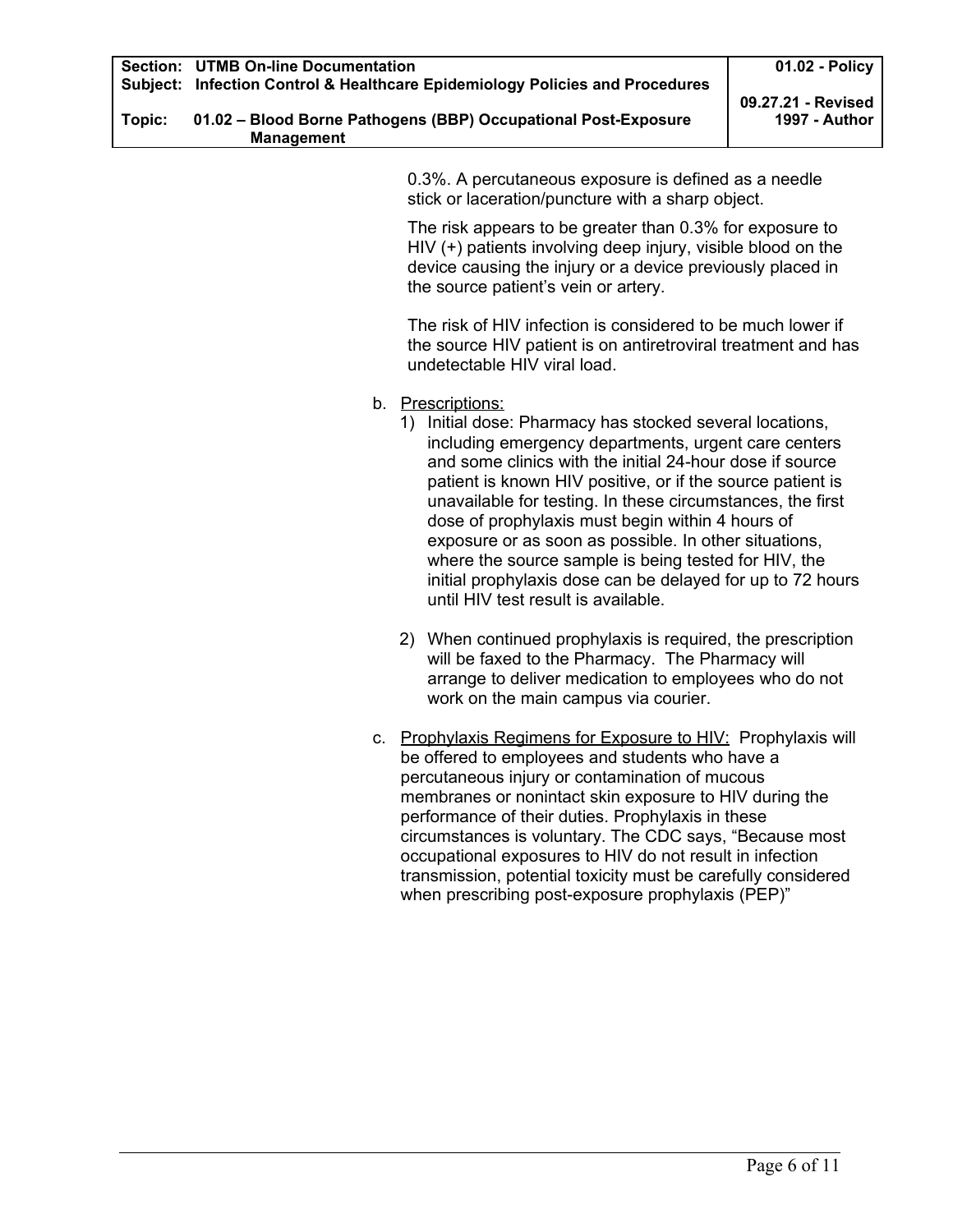## **Medication Schedule**

*RECOMMENDATIONS (FOR BOTH PRENGANT AND NON-PREGNANT PERSONS:*

Dolutegravir 50 mg tablet (Tivicay) - One tablet by mouth with or without food once daily for 4 weeks.

### AND

Emtricitabine/Tenofovir 200mg/300mg tablet (Truvada or Descovy) - One tablet by mouth with or without food once daily for 4 weeks.

> Side effects associated with Dolutegravir (Tivicay) and include nausea, diarrhea, headache, dizziness, abnormal dreams and difficulty sleeping. Rarely, these medications may cause jaundice with dark urine and yellowing of the skin or eyes.

Side effects associated with emtricitabine/tenofovir (Truvada and Descovy) include nausea, vomiting, diarrhea, abdominal pain, dizziness, gas, loss of appetite, headache, rash, skin discoloration, joint pain and muscle pain. Rarely, this medication may cause jaundice with dark urine and yellowing of the skin or eyes.

**Expert consultation for exposure to a known HIV+ source:** 

Infectious Diseases/HIV expert consultation for HIV postexposure prophylaxis (PEP) is recommended in order to review the source person's prior HIV treatment, viral suppression, and resistance pattern. The exposed person may be seen in the HIV clinic if necessary. Other reasons for consultation with the expert are listed below **(note:** *provision of PEP should not be delayed while awaiting expert consultation).*

- Delayed (ie, later than 72 hours) exposure report. Interval after which benefits from PEP are undefined.
- Breastfeeding in the exposed person
- If source person's virus is known or suspected to be resistant to one or more of the drugs considered for PEP, selection of drugs to which the source person's virus is unlikely to be resistant is recommended.
- Toxicity of the initial PEP regimen
	- Symptoms (eg, gastrointestinal symptoms and others) are often manageable without changing the PEP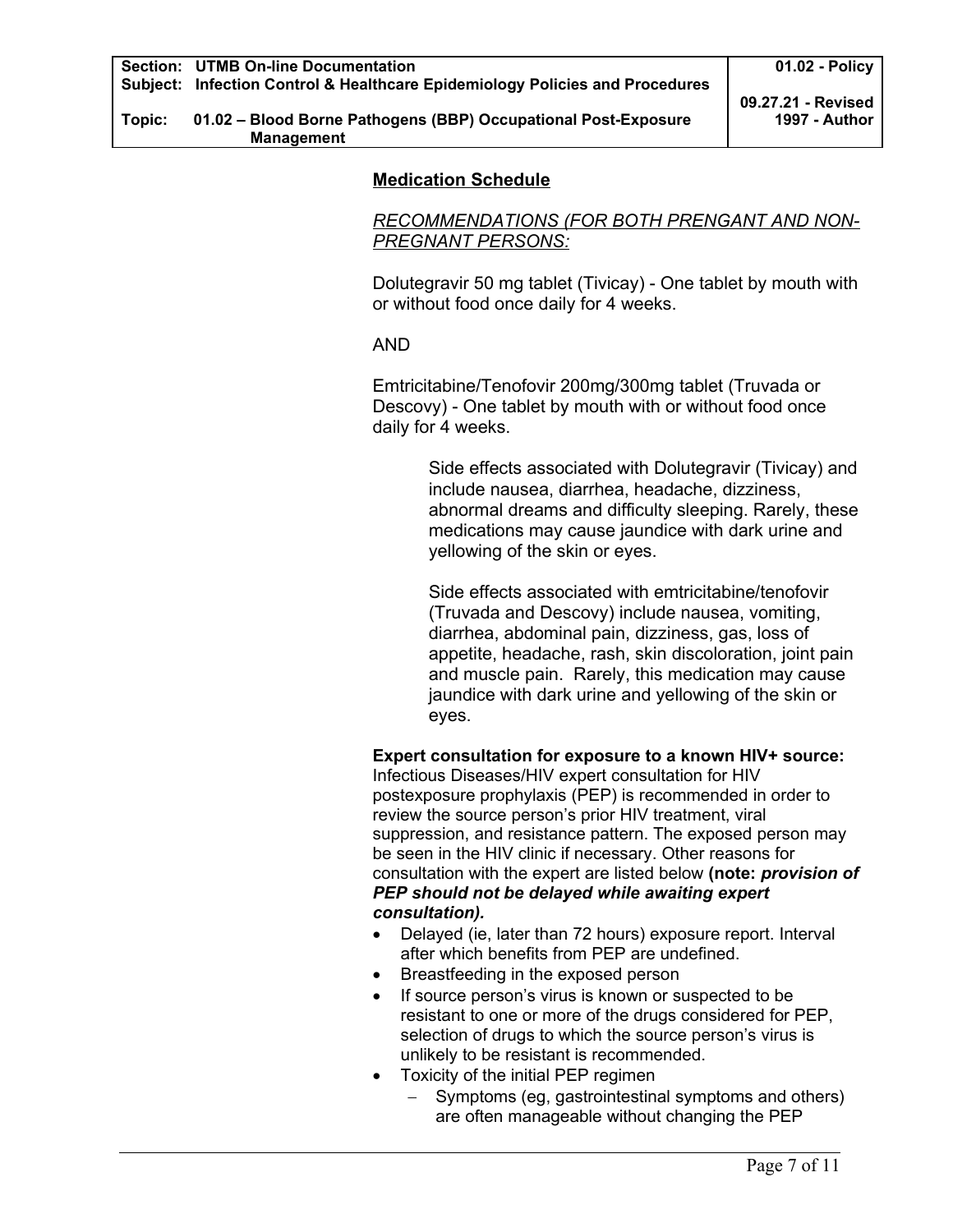| Topic: | 01.02 - Blood Borne Pathogens (BBP) Occupational Post-Exposure |  |
|--------|----------------------------------------------------------------|--|
|        | <b>Management</b>                                              |  |

regimen by prescribing antimotility or antiemetic agents.

- Serious medical illness in the exposed person who is already taking multiple medications may increase the risk of drug toxicity and drug-drug interactions.
- G. Post-exposure Prophylaxis for Hepatitis B and Hepatitis C
	- 1. Risk of Hepatitis B or Hepatitis C Infection The average risk of Hepatitis B virus (HBV) infection in susceptible persons after percutaneous exposure to HBV-infected blood is 6 – 30%. The risk of Hepatitis C virus (HCV) infection after percutaneous exposure to HCV-infected blood is 7.4% (95% CI 3.9%-12.5%).
	- 2. Testing and vaccination regimens for Hepatitis B:
		- a. For vaccinated HCW (who have written documentation of a complete,  $\geq$  3-dose of Hepatitis B vaccine series) with subsequent ≥ 10 mIU/mL, testing the source patient for HBsAg is unnecessary.
		- b. **Exposed HCW/Student has never received Hepatitis B vaccine**
			- i. Offer HBV vaccine if source is known to be positive for hepatitis B or is high risk for hepatitis B or source is unknown, (e.g., needle puncture through a trash bag) and employee/student has not been vaccinated against hepatitis B.
			- ii. Offer Hepatitis B Immune Globulin 0.06 ml/kg IM if source is known to be positive for hepatitis B, or is high risk for hepatitis B or source is unknown, (e.g. needle puncture through a trash bag) and employee/student has not been vaccinated against hepatitis B.**Exposed HCW/Student has received 3 doses of Hepatitis B vaccine twice and anti-HBs < 10 mIU/mL**
			- iii. For vaccinated HCW/Student (who have written documentation of Hepatitis B vaccination) with anti-HBs < 10 mIU/mL after two complete ≥ 3-dose Hepatitis B vaccine series, the source patient should be tested for HbsAg as soon as possible after the exposure. If the source patient is HbsAg-positive or has unknown HbsAg status, HCW/Student should receive 2 doses of HBIG. The first dose should be administered as soon as possible after exposure and the second dose should be administered 1 month later. If the source patient is HbsAg-negative neither HBIG nor Hepatitis B vaccine is necessary.
			- iv. **Exposed HCW/Student has received 3 doses of Hepatitis B vaccine but has not been tested for anti-HBs**: For vaccinated HCW/Student (who have written documentation of a complete, ≥ 3-dose Hepatitis B vaccine series) without previous anti-HBs testing, the HCW/Student should be tested for anti-HBs and the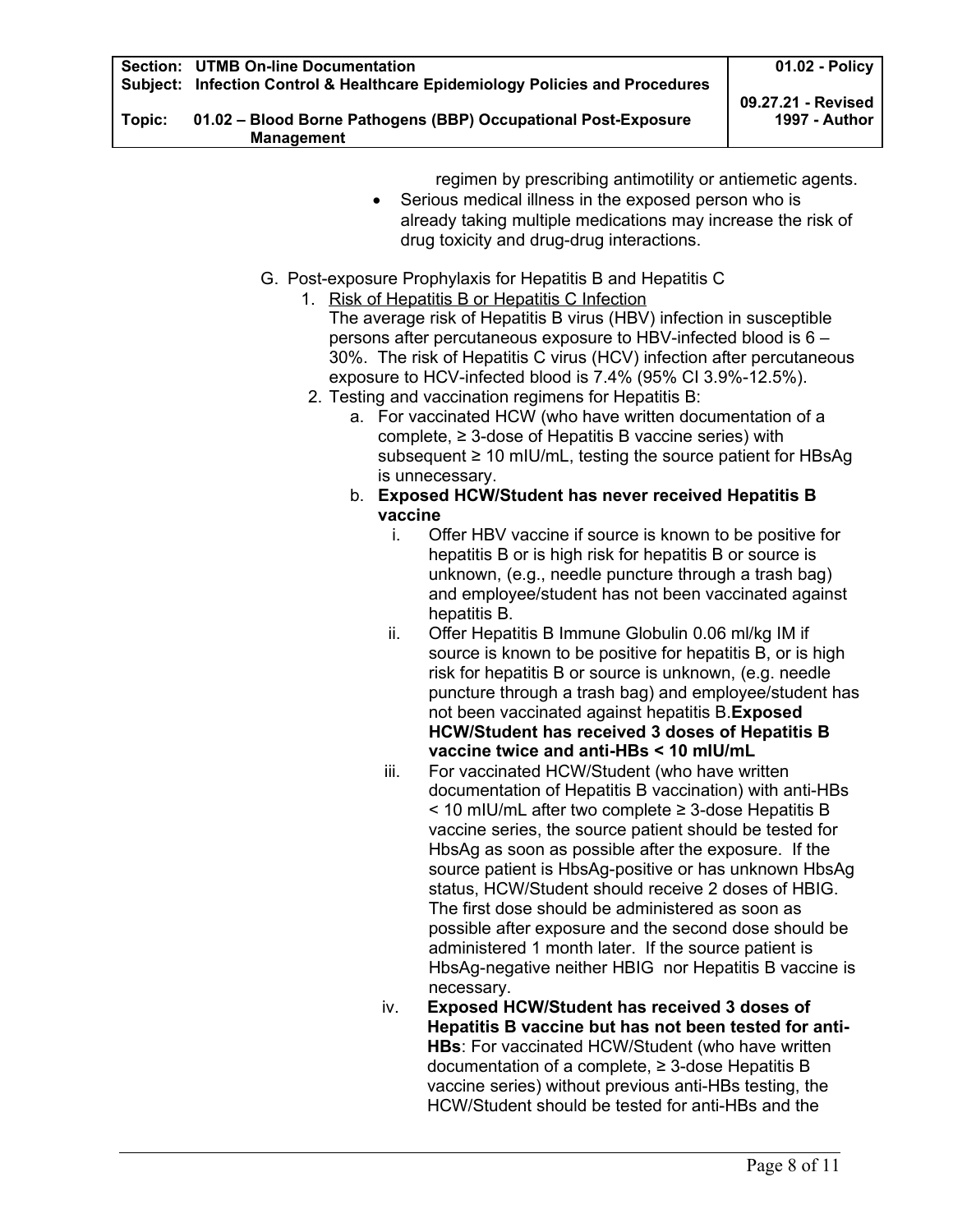| Subject: | <b>Section: UTMB On-line Documentation</b><br>Infection Control & Healthcare Epidemiology Policies and Procedures |                                                                                                           | 01.02 - Policy                      |
|----------|-------------------------------------------------------------------------------------------------------------------|-----------------------------------------------------------------------------------------------------------|-------------------------------------|
| Topic:   |                                                                                                                   | 01.02 - Blood Borne Pathogens (BBP) Occupational Post-Exposure                                            | 09.27.21 - Revised<br>1997 - Author |
|          | <b>Management</b>                                                                                                 |                                                                                                           |                                     |
|          |                                                                                                                   |                                                                                                           |                                     |
|          |                                                                                                                   | source patient (if known) should be tested for HbsAg as                                                   |                                     |
|          |                                                                                                                   | soon as possible after the exposure. Testing the source                                                   |                                     |
|          |                                                                                                                   | patient and the HCW/Student should occur                                                                  |                                     |
|          |                                                                                                                   | simultaneously; testing the source patient should not be                                                  |                                     |
|          |                                                                                                                   | delayed while waiting for the HCW/Student anti-HBs test                                                   |                                     |
|          |                                                                                                                   | results, and likewise, testing the HCW/Student should                                                     |                                     |
|          |                                                                                                                   | not be delayed while waiting for the source patient                                                       |                                     |
|          |                                                                                                                   | HbsAg results.                                                                                            |                                     |
|          | v.                                                                                                                | Exposed HCW/Student has < 10 mIU/mL anti-HBs                                                              |                                     |
|          |                                                                                                                   | and source patient positive or has unknown HbsAg                                                          |                                     |
|          |                                                                                                                   | status. If the HCW/Student has anti-HBs < 10 mIU/mL                                                       |                                     |
|          |                                                                                                                   | and the source patient is HbsAg- positive or has                                                          |                                     |
|          |                                                                                                                   | unknown HbsAg status, the HCW/Student should                                                              |                                     |
|          |                                                                                                                   | receive 1 dose of HBIG and be revaccinated as soon as                                                     |                                     |
|          |                                                                                                                   | possible after the exposure. The HCW/Student should                                                       |                                     |
|          |                                                                                                                   | then receive the second 2 doses to complete the second                                                    |                                     |
|          |                                                                                                                   | Hepatitis B vaccine series (6 doses total when<br>accounting for the original 3-dose series) according to |                                     |
|          |                                                                                                                   | the vaccination schedule. To document the                                                                 |                                     |
|          |                                                                                                                   | HCW's/Student's vaccine response status for future                                                        |                                     |
|          |                                                                                                                   | exposures, anti-HBs testing should be performed 1-2                                                       |                                     |
|          |                                                                                                                   | months after the last dose of vaccine.                                                                    |                                     |
|          | vi.                                                                                                               | Exposed HCW/Student has anti-HBs < 10 mIU/mL                                                              |                                     |
|          |                                                                                                                   | and the source patient is HbsAg negative. If the                                                          |                                     |
|          |                                                                                                                   | HCW/Student has anti-HBs < 10 mIU/mL and the source                                                       |                                     |
|          |                                                                                                                   | patient is HbsAg-negative, the HCW/Student should                                                         |                                     |
|          |                                                                                                                   | receive an additional Hepatitis B vaccine dose, followed                                                  |                                     |
|          |                                                                                                                   | by repeat anti-HBs testing 1-2 months later.                                                              |                                     |
|          |                                                                                                                   | HCWs/Students whose anti-HBs remains < 10 mIU/mL                                                          |                                     |
|          |                                                                                                                   | should undergo revaccination with 2 more doses (6                                                         |                                     |
|          |                                                                                                                   | doses total when accounting for the original 3-dose                                                       |                                     |
|          |                                                                                                                   | series). To document the HCW's/Student's vaccine                                                          |                                     |
|          |                                                                                                                   | response status for future exposures, anti-HBs testing                                                    |                                     |
|          |                                                                                                                   | should be performed 1-2 months after the last dose of<br>vaccine.                                         |                                     |
|          | vii.                                                                                                              | Exposed HCW/Student has anti-HBs ≥ 10 mIU/mL at                                                           |                                     |
|          |                                                                                                                   | time of exposure. If the HCW/Student has anti-HBs $\ge$                                                   |                                     |
|          |                                                                                                                   | 10 mIU/mL at the time of exposure, no postexposure                                                        |                                     |
|          |                                                                                                                   | HBV management is necessary, regardless of the                                                            |                                     |
|          |                                                                                                                   | source patient's HbsAg status.                                                                            |                                     |
|          | viii.                                                                                                             | <b>Exposed HCW/Student unvaccinated or incompletely</b>                                                   |                                     |
|          |                                                                                                                   | vaccinated (including those who refused                                                                   |                                     |
|          |                                                                                                                   | <b>vaccination</b> ). For unvaccinated or incompletely                                                    |                                     |
|          |                                                                                                                   | vaccinated HCW/Student (including those who refused                                                       |                                     |
|          |                                                                                                                   | vaccination), the source patient should be tested for                                                     |                                     |
|          |                                                                                                                   | HbsAg as soon as possible after the exposure. Testing                                                     |                                     |
|          |                                                                                                                   | unvaccinated or incompletely vaccinated HCW/Student                                                       |                                     |

for anti-HBs is not necessary and is potentially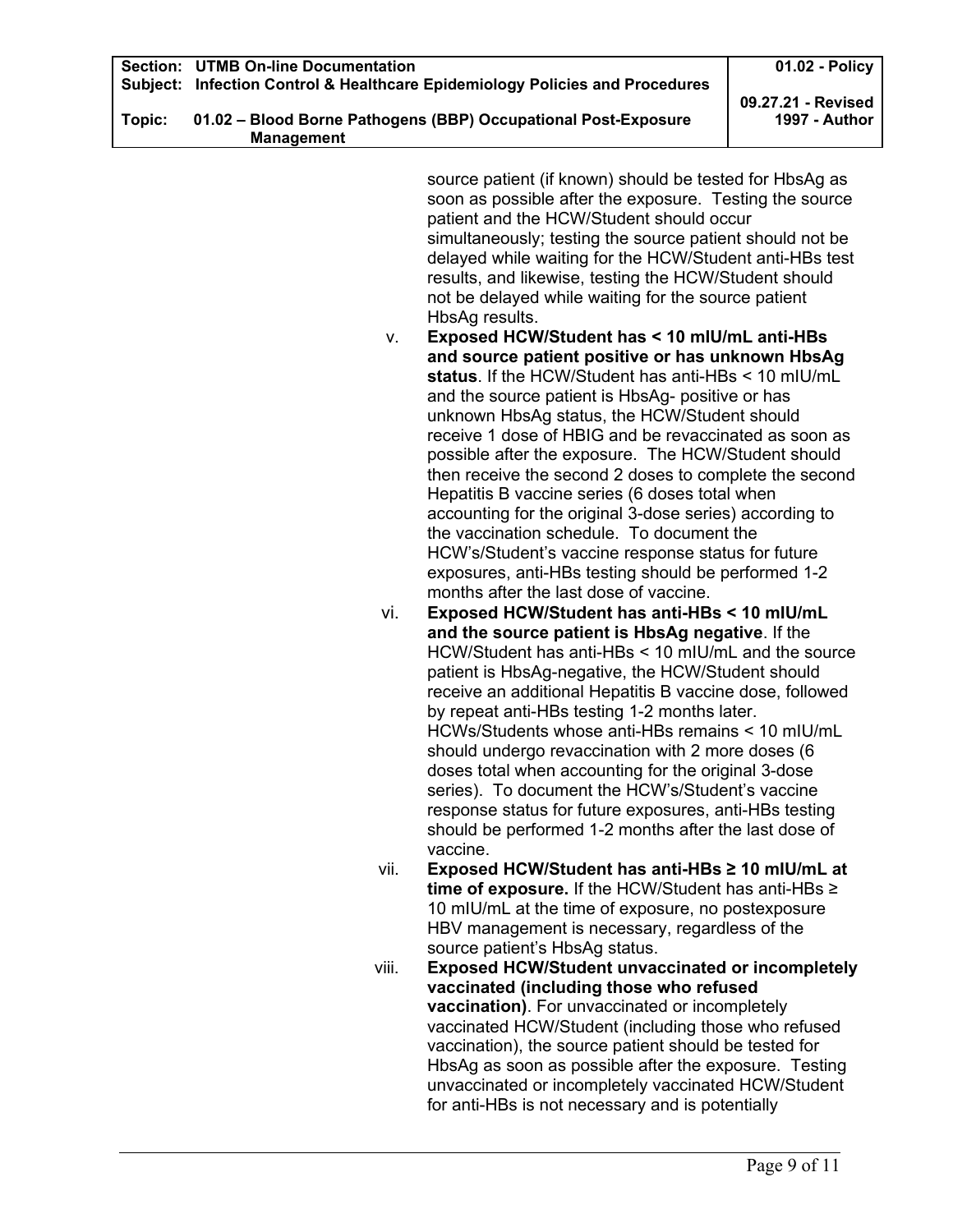|        | <b>Section: UTMB On-line Documentation</b>                                   | 01.02 - Policy     |
|--------|------------------------------------------------------------------------------|--------------------|
|        | Subject: Infection Control & Healthcare Epidemiology Policies and Procedures |                    |
|        |                                                                              | 09.27.21 - Revised |
| Topic: | 01.02 - Blood Borne Pathogens (BBP) Occupational Post-Exposure               | 1997 - Author      |
|        | <b>Management</b>                                                            |                    |

misleading, because anti-HBs ≥ 10 mIU/mL as a correlate of vaccine-induced protection has only been determined for persons who have completed an approved vaccination series. If the source patient is HbsAg-positive or has unknown HbsAg status, the HCW/Student should receive one dose of HBIG and one dose of Hepatitis B vaccine administered as soon as possible after the exposure. The HCW/Student should complete the Hepatitis B vaccine series according to the vaccination schedule. To document the HCW's/Student's vaccine response status for future exposures, anti-HBs testing should be performed approximately 1-2 months after the last dose of vaccine. Because anti-HBs testing of HCW/Student who received HBIG should be performed after anti-HBs from HBIG is no longer detectable (6 months after administration), it will likely be necessary to defer anti-HBs testing for a period longer than 1-2 months after the last vaccine dose.

3. Testing and follow-up recommendations for Hepatitis C: Employees/Students testing positive for Hepatitis C Qualitative RNA (PCR) at 3-6 weeks or HCV antibody at 4-6 months, will be referred immediately to a hepatologist for treatment.